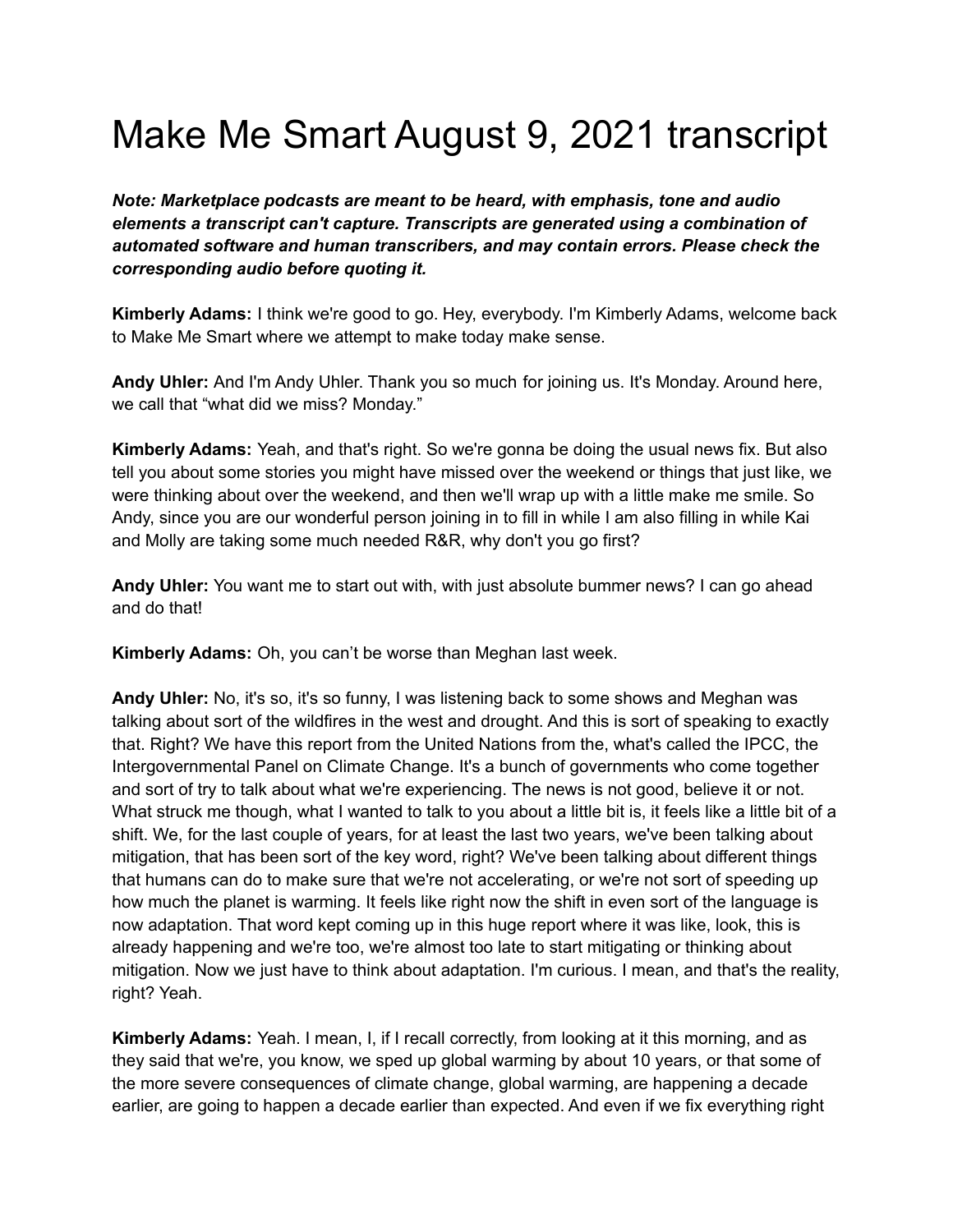now and drastically reduce our emissions, we're still looking at rising sea levels for, for hundreds of years. So now it's about what do we do now? And I think it is, as you said, a shift in mindset. The other big thing about this was one of the sort of waffling points for people who don't necessarily want to view this as a climate crisis has been like, oh, well, the climate always changes and we don't know the role of humans and that's up in the air. And these scientists were saying, look, now we know for sure it's humans, no if ands buts about it, like it is us, we are doing this, and we are the only ones who can stop it. But of course, it all comes back to money and who is going to pay for it and how do you support the countries that are trying to develop in the way that the United States and other western industrialized nations did, which was by polluting a lot? And these other countries are saying, hey, you know, you got to have all of your economic growth at the expense of the planet and our relatively low lying countries, in many cases, that are going to bear the brunt of climate change. So it should now be on the wealthier nations to do something. It's a lot.

**Andy Uhler:** It's also one of those things, you're exactly right to talk about money, because the other thing that I keep sort of hearing about and I was looking up--I went to this week long fellowship, it was great, a whole bunch of experts sort of talking about the different technology, the different science. What I kept hearing was the technology and the science is there, we just have to have investment to make that science applicable, to sort of make sure that it happens. And we're just not funding it. And so it's, it's such an interesting, you know, carbon capture and storage is one of those things that they talk about on natural gas plants all the time, where you would actually sort of make sure that it's not leaking that methane, that everybody talks about. The flaring and things like that and everything that's sort of bad about natural gas. There's a way to make that not as bad. We just, as a country, certainly in the United States, but also as an industry, the industry doesn't want, it's super expensive to sort of make that fix. And until they absolutely have to, they're not gonna. And so that's sort of where we're at. It's like, we keep talking about how this is dire and how this is absolutely sort of no turning back. And then we just nod our heads and say oh, we shouldn't be doing it.

**Kimberly Adams:** It's not, it's not a universal we though, is it? Because if it were a universal we, it wouldn't be a debate. It's a segment of society that thinks it's a problem worth investing money to fix. There's a segment of society that thinks it's a problem, but not worth spending the money to fix. And then segments of society that don't think it's a problem, and a giant spectrum all along that route, and many other spaces in between. So I think it's important for us to just sort of think how then, if this is going to be a priority for the planet, who needs to be in the room to make sure that these decisions actually represent a broad swath of perspectives? Yeah, yeah.

**Andy Uhler:** I hope yours is a little more fun. A little more, come on.

**Kimberly Adams:** No, no, I think that the reason we have a make me smile is because the news fixes tend to be a little bit down, a little bit on the downer side. I have a bunch of things about COVID-19 and the Delta variant in particular. News out today that the Pentagon is planning to require the members of the US military to be vaccinated probably by around mid-September, potentially sooner if the FDA approval for these vaccines go through. I saw a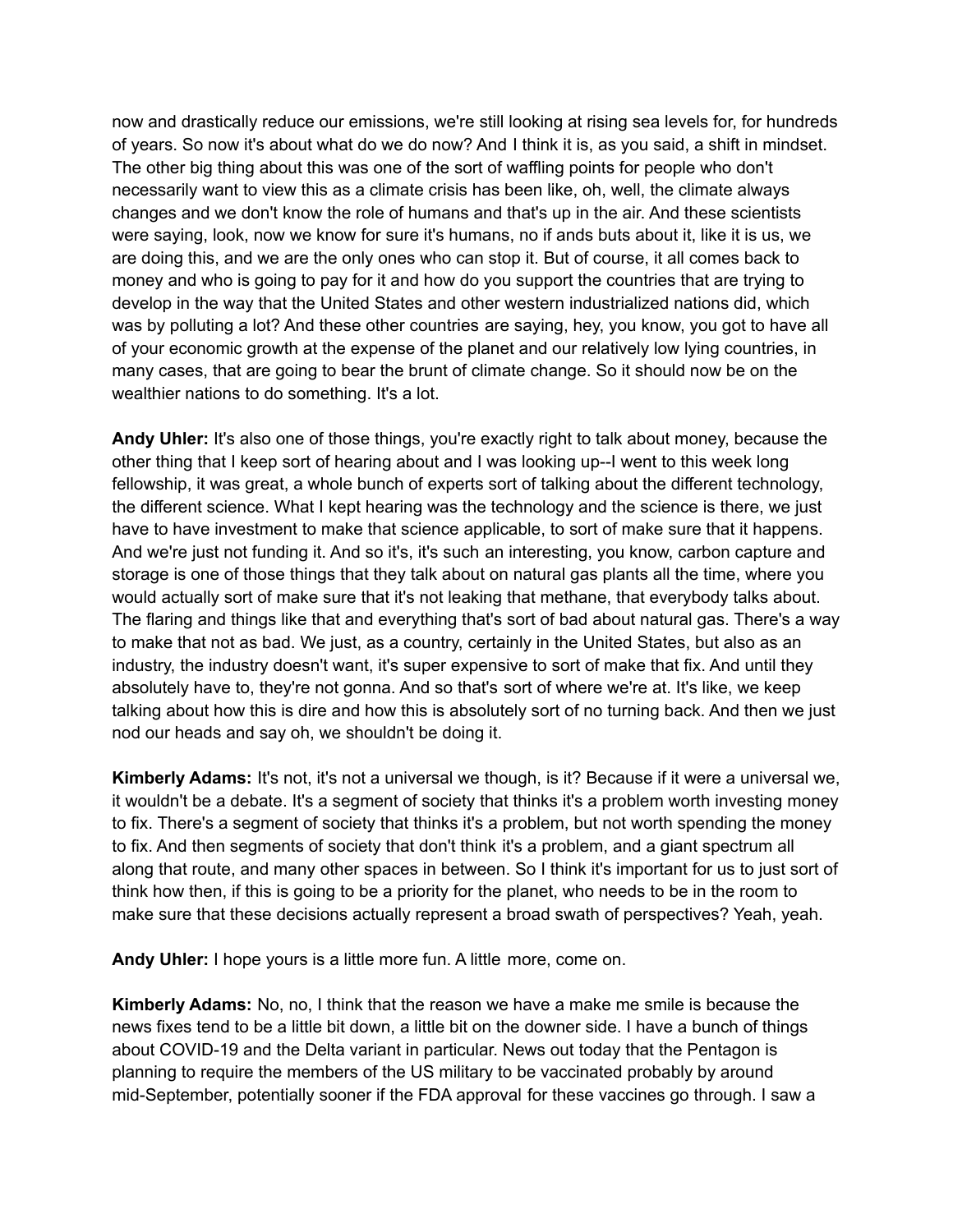very interesting tweet from the CBS, I think, White House correspondent, who was quoting the leaders giving us press conference and saying, look, the military artery requires like 18 vaccinations, 17 vaccinations for service members. This is just another one on the list, par for the course, we do this all the time. Which reminds me of another tweet I saw earlier today about, you know, all the vaccinations that are required for schools that we don't really think about because we don't have those problems anymore. Like, you know, mumps, measles, mumps rubella. Well anyway, a lot--polio, thank you. You know, there's not a lot of people walking around with polio because we had enough vaccines to almost eradicate it. So that came out today. Rolling Stone has a story about all sorts of music shows and festivals shutting down because of the Delta variant. The New Orleans Jazz Festival was canceled for the second year in a row. Counting Crows canceled its performances. Limp Bizkit, Leonard Skinner, lots of groups are saying you know what? This is too much. We're not gonna do it. We're not gonna put our fans at risk. At the same time, the Sturgis Motorcycle Rally in South Dakota is the busiest it's been in years, according to Official, and about 700,000 people were expected to show up, according to an AP story in the Argus Leader. Last year, that was really bad.

**Andy Uhler:** No, I mean, I remember reporting, I did, I did a report on exactly--I talked to people, bar owners, up in Sturgis about exactly that. There was such an interesting sort of interesting bifurcation, right? Because--and it sort of speaks to exactly, I think, a lot of what all of us are sort of dealing with--it's these business owners need people to be there. And Sturgis is that motorcycle rally that supports them for something like a year and a half. It's really, really important. And so you sort of, you know, when I was doing the reporting, I was listening to people, you know, you're nodding your head. It's like, no, I get it. This is just not good for what's going on right now. And so I think right now, and there was a lot of people, a lot of the, the officials that I talked to also said they didn't cancel it last year because they knew people were going to show up anyway. That was the big sort of attitude. And I think there's a little bit of that reaction happening right now. Why you have such big crowds is that it's sort of like, well, I missed out last year, I was just gonna go anyway. I think there's a little bit of that happening.

**Kimberly Adams:** It was a super spreader event last year, though, and, you know, I follow a reporter and a friend of mine, Jeremy Fugleberg in South Dakota, who, you know, made it his business to start tracking all the different places that there were COVID cluster outbreaks that traced back to the Sturgis motorcycle rally. And that, that lasted, well, that, that had an impact well into the spike we saw in the winter. I hope that doesn't happen again, we have a lot of vaccinations, we have better information. But, you know, hospital ICUs are filling up in many places and it is cause for concern. But we are blowing through our time. Let's quickly hit the what did we miss, cause it is what do you miss Monday, I mean, all that kind of stuff that's been percolating. Mine is a story that I've been following. So there was this big recall of Philips CPAP machines. And there's a portion of the population that knows exactly what a CPAP machine is And many of us, many people who do not. It's basically this machine where if you have certain respiratory illnesses, you put it on your face, and it helps you breathe at night. And basically, Philips had this recall that said there are some of these machines that might release fibers and things that can get into your lungs and cause a lot of problems. Big, big recall. But The Verge has this really detailed look at all the struggles people have had actually trying to get new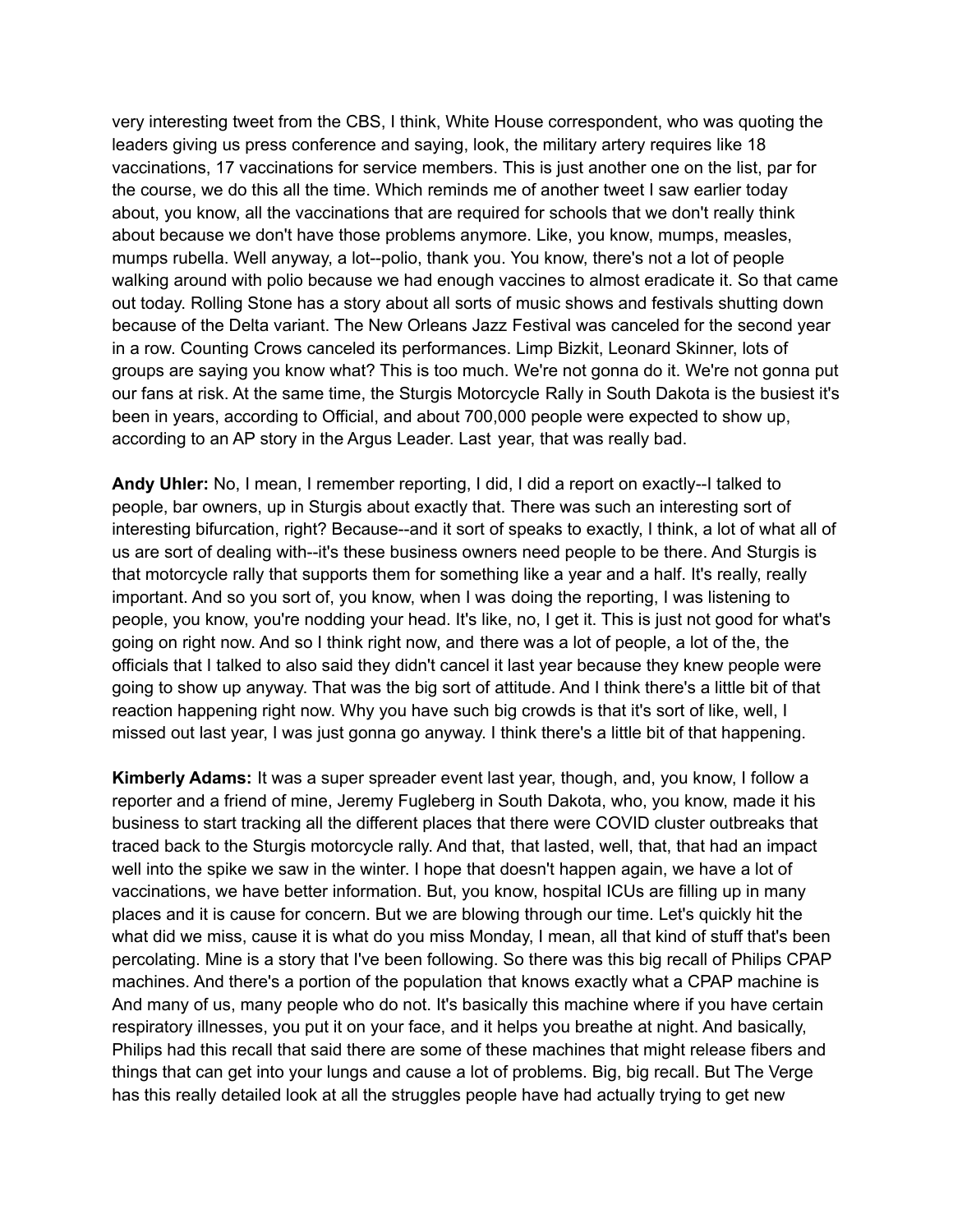machines or to get theirs fixed because it's not like a TV that gets recalled, where you can just go without a TV, you have to be able to keep breathing at night. And so a lot of people have really struggled to get these machines fixed. And then it all factors into the supply chain shortages that we've been seeing as well. So I've been kind of watching that story. I know a lot of people who rely on these machines who've struggled as well.

**Andy Uhler:** No, I have a, I have a CPAP machine myself. My cousin has one.

**Kimberly Adams:** Oh, do you?

**Andy Uhler:** Oh, yeah.

**Kimberly Adams:** Is it a Philips one or no?

**Andy Uhler:** No, that's what I was going to say.

**Kimberly Adams:** How's your breathing doing at night?

**Andy Uhler:** I'm doing alright these days. Um, but it sort of gets you to think, you're right. I mean, what happens is people stopped breathing, you know, during, during the night. And so these machines are-- you're exactly right. It's not like, oh, I need to go to a Best Buy and pick up a CPAP machine that fits me because a lot of them are customized to you, the breather, because it's a medical device. And so now it's, it's, it's, it's a difficult thing when, when your machine, when they tell you that your machine might be, you know, sort of harming you. It's like, alright, well, I gotta, I gotta breathe tonight, so. Mine is, it came out last Tuesday and you and I were talking about this a little bit. I think you and I have talked about this before, but sort of the idea was the NCAA--so what happened was during the NCAA tournament last year, some athletes on the women's side of the tournament, that this sort of big Final Four tournament, released some videos about their facilities relative to what the men were, the men's facilities, like they, you know, the lunches, lunches that they were eating were such, you know, so subpar relative to what the men were afforded.

**Kimberly Adams:** Famous photos of the gym.

**Andy Uhler:** What happened was, yeah, exactly the weight room that wasn't a weight room. It was like, it was an old office or something like that. Yeah. And so what ended up happening was, to its credit, I will say to its credit, the NCAA commissioned a study. And so a law firm came out on Tuesday with an 118 page study about basically exactly how the women's tournament, this specifically the women's Final Four tournament, has been undervalued by millions while the NCAA has prioritized the men's tournament. And a lot of people say, well, you know, nobody watches the women's tournament, why, why does any, you know, anybody care? That's been sort of the argument for a long time about women's sports and funding and things like that. What I think this report reveals to us a little bit at least is there's no priority so there's no marketing to, to get people to watch the women's game. They sometimes don't even know when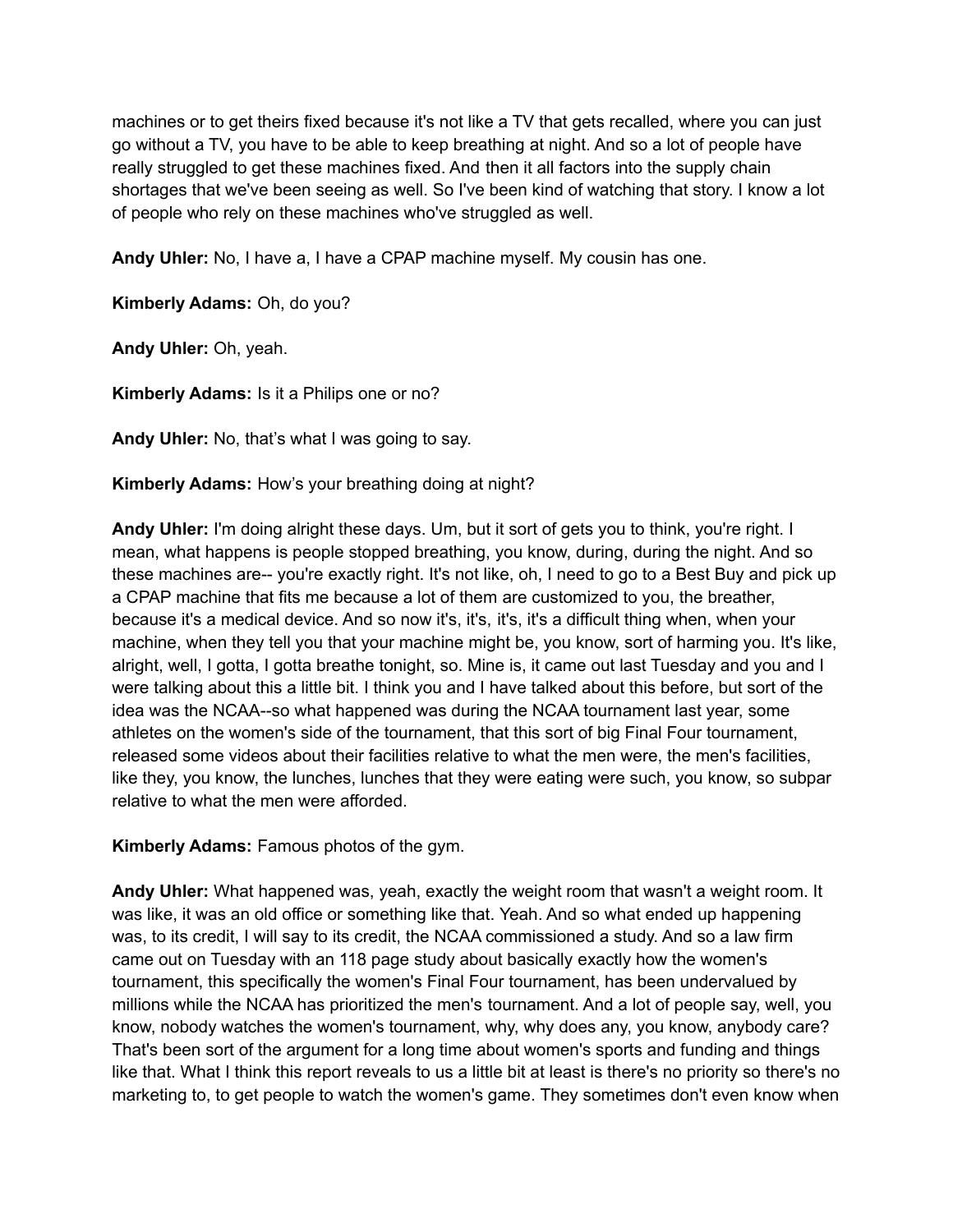the games are. My brother and I watch a lot of sports and we watched so much women's tournament last year because the games were so good. It's basketball. And I think a lot of, a lot of people, if you told them, if you marketed it right, if you told them, hey, these are when the games are and you should be watching because it's really good, I think a lot of people would. What this report sort of tells us is that they just haven't been investing in, in the women's side of basketball at the collegiate level, which is awful. It's, it's true and it's and, this report sort of reveals what some people have been telling me for years. But now we have the documentation. Now we need to take steps to make sure that we correct this, right?

**Kimberly Adams:** So what are they going to do about it?

**Andy Uhler:** I have no idea, Kimberly. There's, there's a question. Mark Emmert, the head of the NCAA said this is going to be a priority. This is one of those things that we're going to take a look at. It's sort of that line, right? When you have something like this come out, then your line has to be, oh my, oh, this is a priority, we are going to change things. And then in a couple of months when people forget about this report, and nobody, except for the folks in Marketplace, keep bringing it up, then, you know, then it goes away. But I hope we keep referring back to it.

**Kimberly Adams:** I'll look forward to your monthly stories on, status updates on this report. Okay, I'm ready to smile. How about you?

## **Andy Uhler:** Sure.

**Kimberly Adams:** Okay, I'll go ahead and go first. I have a story about ink, particularly black ink. So you may have seen these stories over the years about all this research on like, the blackest black that you've ever seen, these colors, and you can like look at it, and it messes with your head and everything like that. So Fast Company has this piece on this ink that you can buy for your pen or for painting or for whatever you use, like, you know, bottled ink for, because that's what everybody does. I happen to have a few bottles of ink because I like to write with fountain pens every so often because I'm weird like that.

**Andy Uhler:** You're that person, sure.

**Kimberly Adams:** I'm absolutely that person. But the most interesting thing about this article is this epic battle that has been going on over who has rights to this particular shade of black ink and who is and isn't allowed to use it. So yes, you've got your like, Tiffany blue-green, and a couple of these other like--

**Andy Uhler:** You have your Pantone color wheel and all that stuff, right? Yeah.

**Kimberly Adams:** Yeah, sure. So somebody basically bought the rights to this particular shade of extra black, black, black, black, black, like, deep into the abyss black. And then another artist like, got mad and has been making fun of them. And they've been like this tit for tat. And it's like, drama, over who gets to own this particular color shade. And it was very fascinating to me. And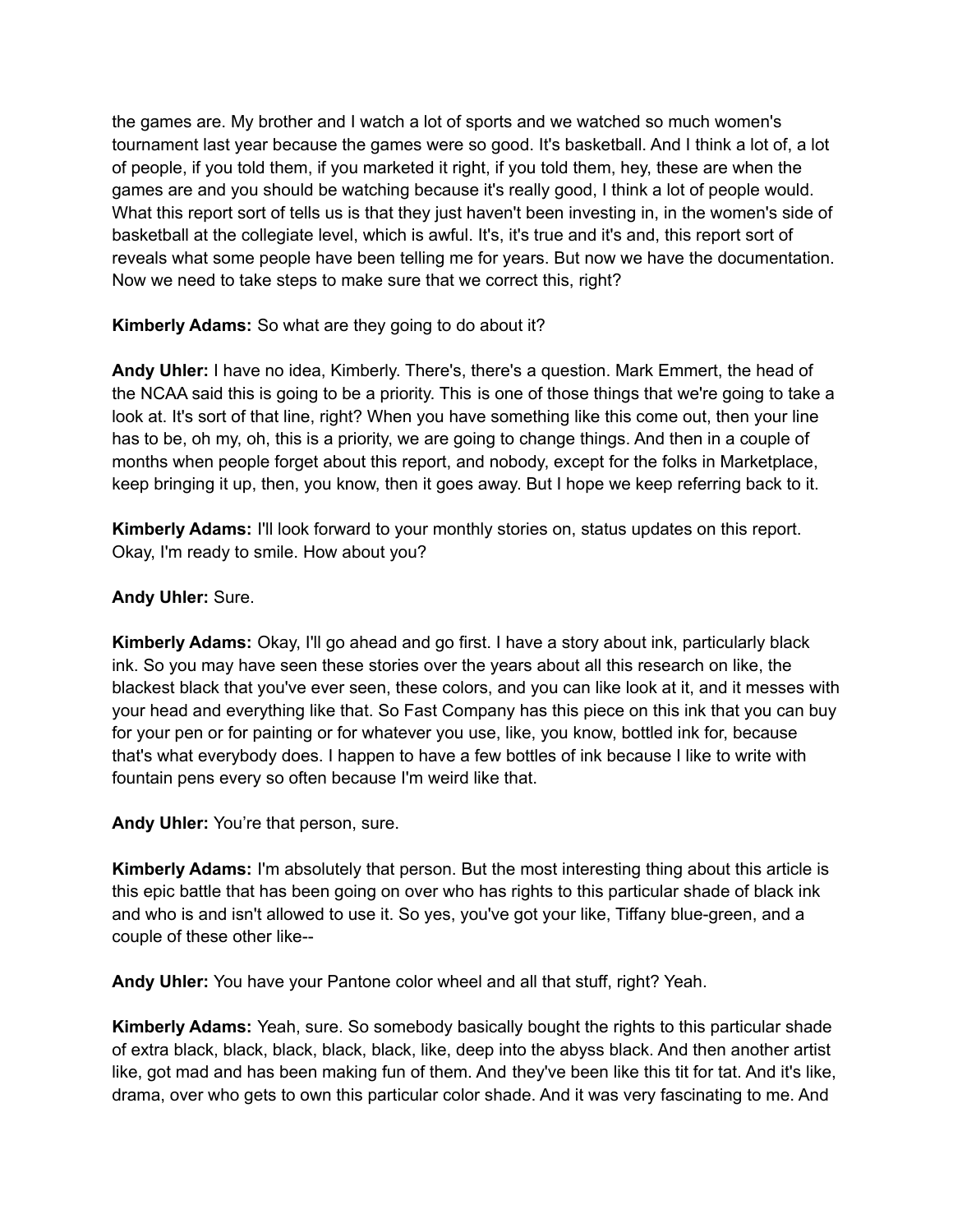now I want to like, order some bottles of ink and test them out to see like, you know, what it's like to write with them and what, what it makes my letters look like.

**Andy Uhler:** So as you sort of wait for, for my reporting on the NCAA, I'm just gonna wait for your reporting on this awesome black ink story. There's gotta be something there.

**Kimberly Adams:** I'll mail you a letter once I get it.

**Andy Uhler:** There you go. So mine is gonna resonate, especially when you were talking about Counting Crows and Limp Bizkit. It will resonate with some of the folks who understand who we're talking about. So what happened was Nickelodeon is almost 30 years old. The Ringer decided to create, and this actually dovetails from my NCAA story too. I know that hurts, right?

**Kimberly Adams:** It really does cause I remember when it first came on.

**Andy Uhler:** I do too. So, what happened was The Ringer created a bracket, so exactly like the NCAA bracket that you would fill out for the tournament. They created a best Nickelodeon character bracket. And it's fantastic. You have SpongeBob as a one seed. What I think is really, really interesting and what brought this to me, somebody that a bunch of people were talking about it on Twitter today, there is Mark Summers versus Mike O'Malley in the--Mark Summers is the four seed, O'Malley it's a 13 seed. Mark Summers was the host of Double Dare, right? And he was sort of around Nickelodeon forever. And O'Malley was the host of Guts, The aggro crag. You remember that show Guts? Like I can hear that, I can hear the theme song in my head. And so what happened was everybody, I mean you had so many different people certainly from my generation weighing in on Twitter about exactly who should win and that's exactly sort of how they're gonna do it, they're gonna tally votes on Instagram and Twitter and through the websites about who should win, but you have, you know, Doug Funny is a one seed, Tommy Pickles, like it's, it's awesome for somebody like me who's like, I know all of those characters, right? And so you're rooting for them like a bracket like, like you would watch basketball games you're rooting.

**Kimberly Adams:** This is gonna give them so much information about our generation. Like, talk about the data harvesting opportunity there. Okay, I'm definitely—nevertheless, I will be filling out that bracket. Okay, we got to go. We went like overtime. Even though it's a podcast and we technically have unlimited time. That is it for today. Tomorrow we are going to take, as Andy mentioned, a deep dive on what the next chapter of the pandemic looks like for businesses, especially as a growing number of them start requiring vaccines for either their employees or for customers. So if you have questions on this topic, or any other topic like sports, because Andy knows all the sports things, send us an email or a voice memo or a voicemail, we are at makemesmart@marketplace.org and our phone number where you can send that voicemail is?

**Andy Uhler:** 508-827-6278 or 508-UB-SMART.

**Kimberly Adams:** That was a great announcer voice, Andy. Oh, it's almost like you're on the radio or something.